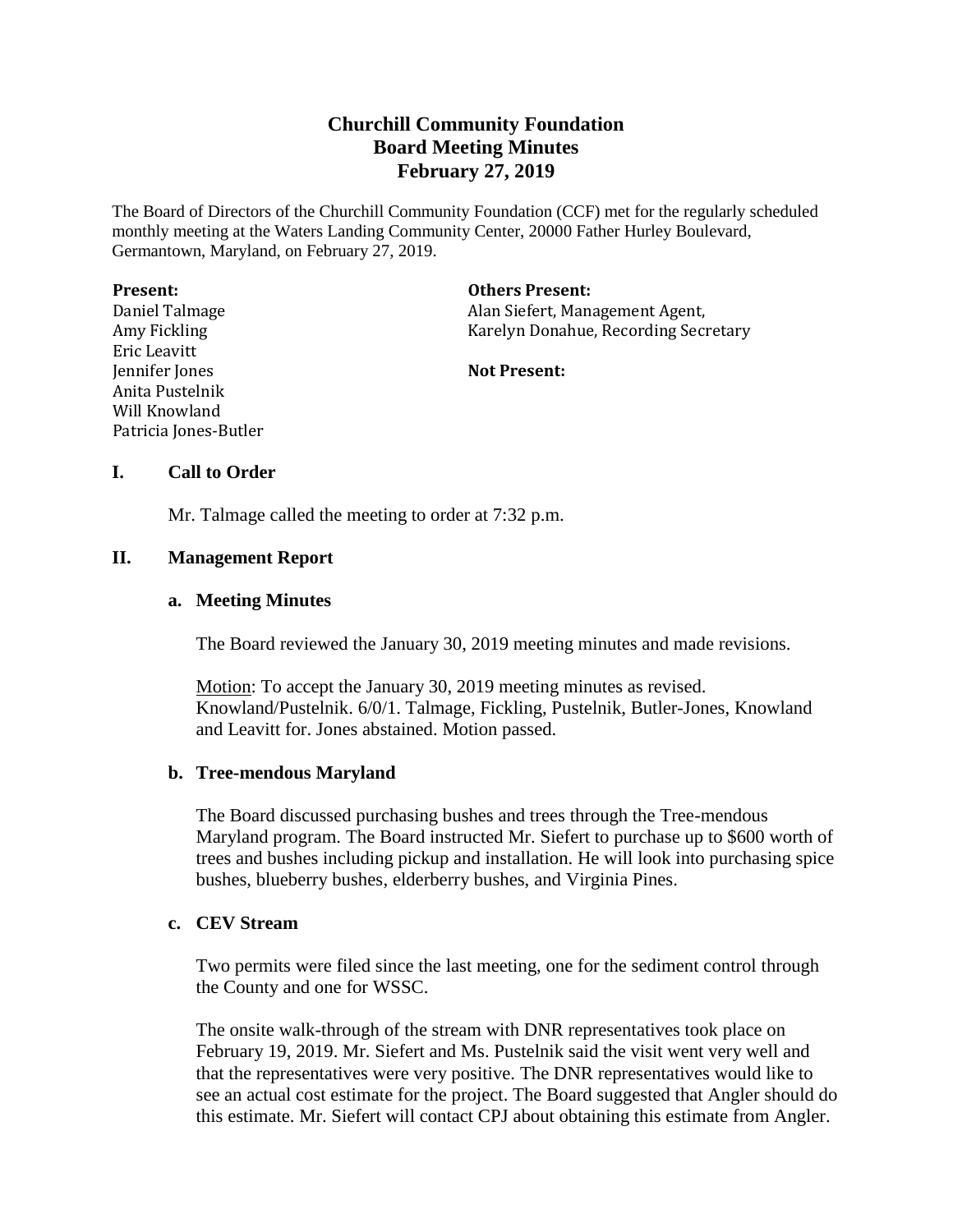## **a. Bridge Painting/Markers**

The painting was able to be completed in December due to some warm days. However, the color is lighter than expected. The Board asked that management find out why and potentially have the project redone in a darker brown. Mr. Siefert looked into this and realized that it is the color that was in the specs. The Board asked Mr. Siefert to check the color at Sherwin Williams to make sure they did in fact use the correct color/shade. The Board will take a look at the color and decide what action, if any, they would like to take.

## **d. Hydrilla Control**

The Board received the copies of the permits and safety data specifications. The Board discussed some of the stipulations of the permit from Maryland Department of the Environment. Mr. Siefert will ask about the stipulation that the water cannot be going into Little Seneca Lake below its water level for a certain amount of time after the application (1-2 weeks).

## **e. CPJ – Amethyst Maintenance Plan**

The Board reviewed the maintenance plan for the Amethyst Stream supplied by CPJ. This maintenance will need to be added to the Maintenance List.

#### **f. Financials**

The Board reviewed the financials for the month ending January 31, 2019. Mr. Seifert and Mr. Talmage answered some questions regarding funds paid to CPJ for design engineering and also for applying for CEV stream project grants. It was suggested that Mr. Siefert and Ms. Fickling sit down and go through the CEV process and funding step by step with all relevant documentation.

## **g. Operating Checklist/Pending Projects**

The Board reviewed the operating checklist and pending projects with Mr. Siefert

#### **III. Old Business**

## **a. Water Quality Study**

Mr. Knowland would like to have the Association hire someone to look back at all of the water quality reports and analyze them for comparison, trends, etc… before we do the next Water Quality Study. Mr. Talmage suggested that we look for someone fresh out of the National Academy of Science. Mr. Knowland asked about the gentleman that is doing the Hydrilla Control. Mr. Siefert will look into this further.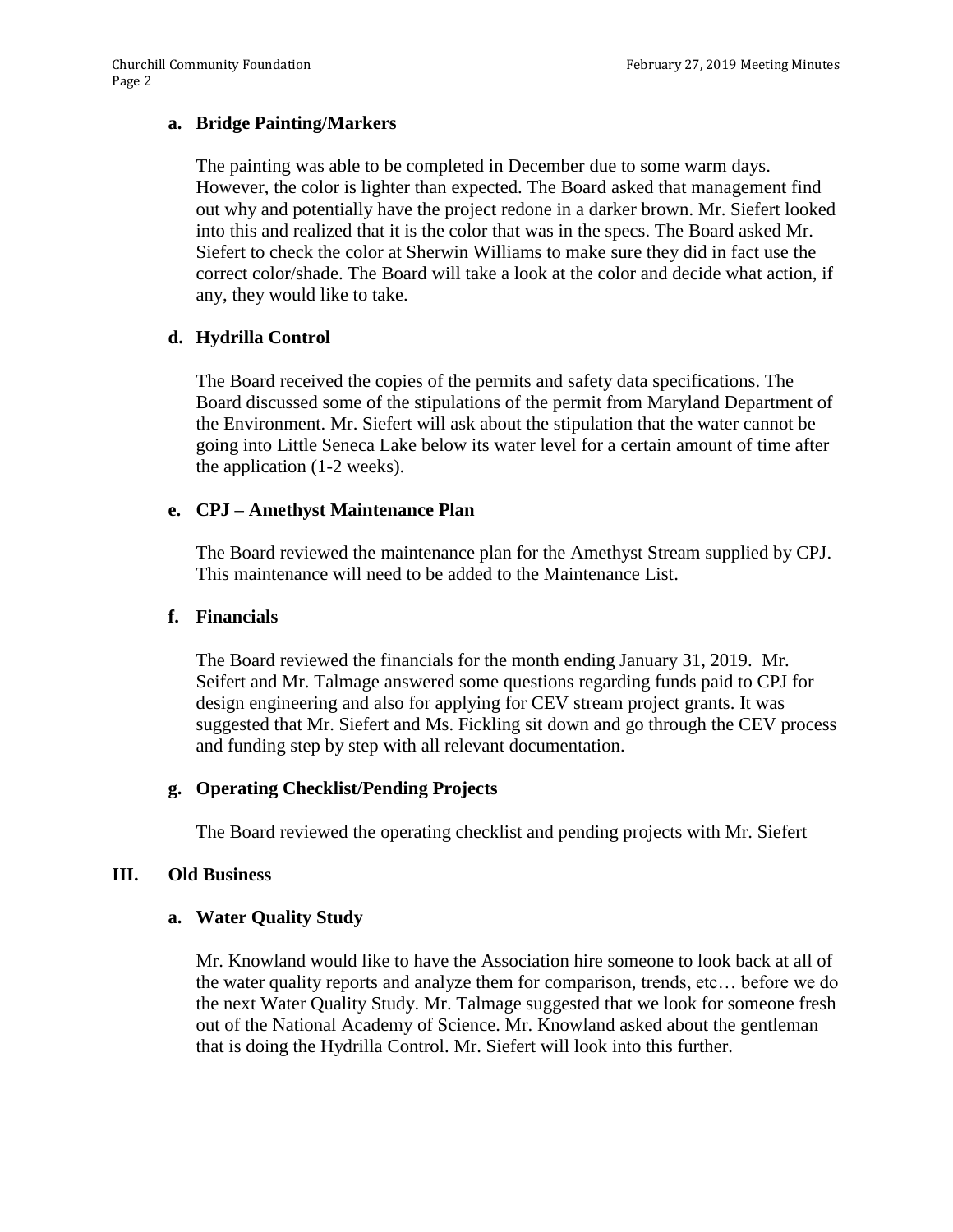## **IV. New Business**

#### **a. Reserve Study**

The responsibility of the outflow pipe needs to be figured out before the next reserve study can be prepared. Mr. Siefert will follow up regarding the attorney with the status of this.

#### **V. Next Meeting**

The next meeting of the Board of Directors for the Churchill Community Foundation will be Wednesday, March 27, 2019 at 7:30 p.m. at the Waters Landing Community Center. Carl from Morgan Stanley will be in attendance at the March meeting. Elaine Ziemke, CFO of the Management Group Associates, will be in attendance at the March meeting.

#### **VI. Adjournment**

Motion: To adjourn the February 27, 2019 Board meeting at 9:02 pm. Knowland/Leavitt. 7/0/0. Talmage, Fickling, Pustlenik, Leavitt, Knowland, Jones-Butler and Jones for. Motion passed.